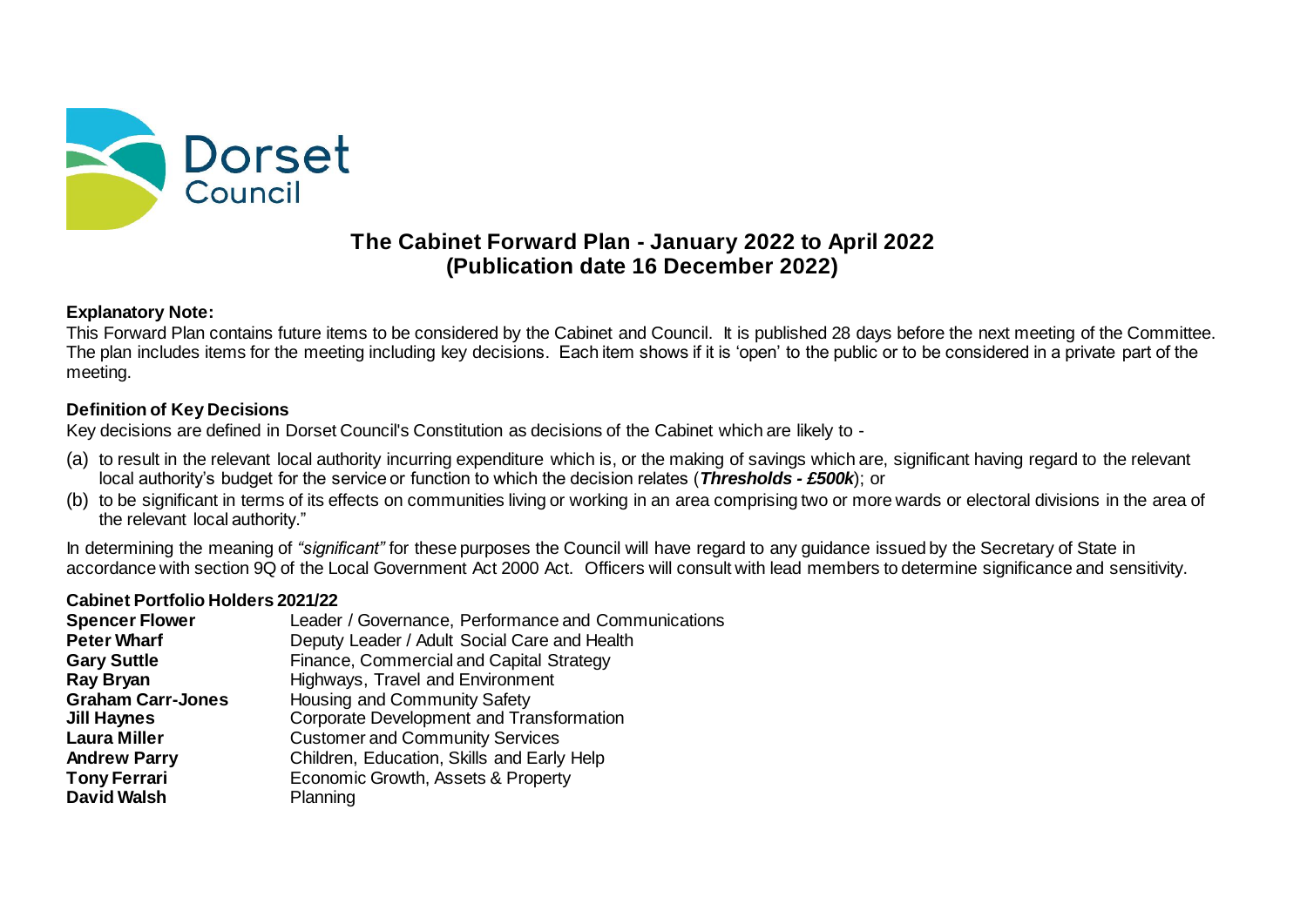| <b>Subject / Decision</b>                                                                                                                                                                                                   | <b>Decision Maker</b>                          | Date the<br>Decision is<br><b>Due</b> | <b>Other Committee(s)</b><br>consulted and<br>Date of meeting(s)                                                                                          | <b>Portfolio Holder</b>                                                | <b>Officer Contact</b>                                                                                                                                                                             |  |  |
|-----------------------------------------------------------------------------------------------------------------------------------------------------------------------------------------------------------------------------|------------------------------------------------|---------------------------------------|-----------------------------------------------------------------------------------------------------------------------------------------------------------|------------------------------------------------------------------------|----------------------------------------------------------------------------------------------------------------------------------------------------------------------------------------------------|--|--|
| January 2022                                                                                                                                                                                                                |                                                |                                       |                                                                                                                                                           |                                                                        |                                                                                                                                                                                                    |  |  |
| <b>Quarter 3 Financial Management</b><br><b>Report</b><br>Key Decision - Yes<br><b>Public Access - Open</b><br>To consider the Council's revenue<br>budget position at the end of Q3<br>and the changes since Q2            | <b>Decision Maker</b><br><b>Cabinet</b>        | <b>Decision Date</b><br>18 Jan 2022   |                                                                                                                                                           | Portfolio Holder for<br>Finance, Commercial<br>and Capital Strategy    | Jim McManus, Corporate<br>Director - Finance and<br>Commercial<br>J.McManus@dorsetcc.gov.<br>иk<br><b>Executive Director.</b><br>Corporate Development -<br>Section 151 Officer (Aidan<br>Dunn)    |  |  |
| <b>Quarter 3 Council Plan Monitoring</b><br><b>Report</b><br>Key Decision - No<br><b>Public Access - Open</b><br>A quarterly report on the<br>delivery of the council's plan                                                | <b>Decision Maker</b><br>Cabinet               | <b>Decision Date</b><br>18 Jan 2022   |                                                                                                                                                           | Portfolio Holder for<br>Corporate<br>Development and<br>Transformation | Bridget Downton, Head of<br><b>Chief Executive's Office</b><br>bridget.downton@dorsetcou<br>ncil.gov.uk<br>Chief Executive (Matt<br>Prosser)                                                       |  |  |
| <b>Budget Strategy Report</b><br>Key Decision - Yes<br><b>Public Access - Open</b><br>The Council is required to set a<br>balanced revenue budget, and to<br>approve a level of council tax as<br>an integral part of this. | <b>Decision Maker</b><br><b>Dorset Council</b> | <b>Decision Date</b><br>15 Feb 2022   | Cabinet<br>Resources<br>Place<br>and<br><b>Scrutiny Committee</b><br>People and Health Scrutiny<br>Committee<br>18 Jan 2022<br>10 Dec 2021<br>10 Dec 2021 | Portfolio Holder for<br>Finance, Commercial<br>and Capital Strategy    | Jim McManus, Corporate<br>Director - Finance and<br>Commercial<br>J.McManus@dorsetcc.gov.<br>uk<br>Corporate Director, Legal<br>and Democratic Services -<br>Monitoring Officer<br>(Jonathan Mair) |  |  |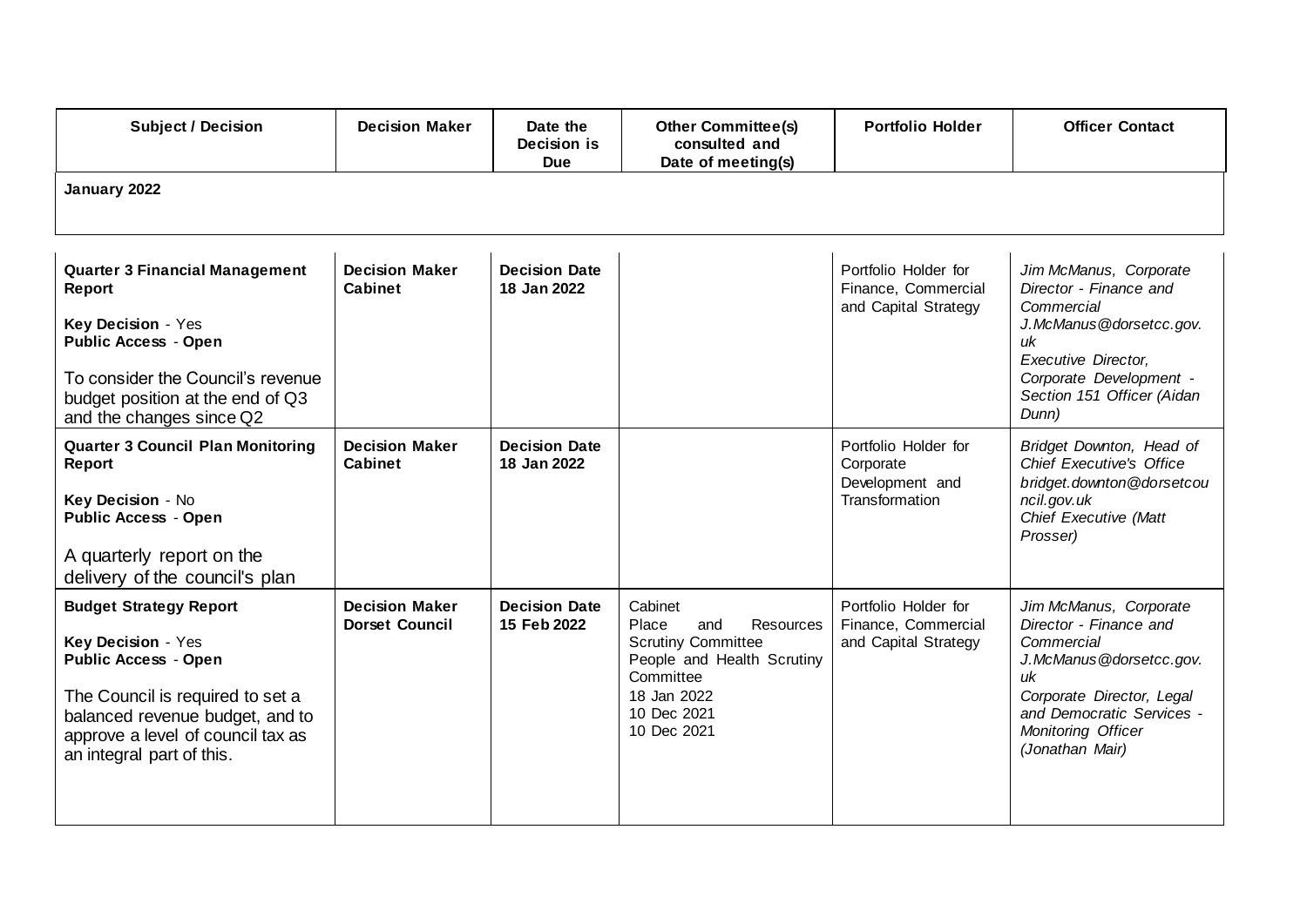| <b>Subject / Decision</b>                                                                                                                                                                                                                                                                                                                                                                                     | <b>Decision Maker</b>                   | Date the<br><b>Decision is</b><br><b>Due</b> | <b>Other Committee(s)</b><br>consulted and<br>Date of meeting(s) | <b>Portfolio Holder</b>                                                                                                                                | <b>Officer Contact</b>                                                                                                                                                                                                                                                       |
|---------------------------------------------------------------------------------------------------------------------------------------------------------------------------------------------------------------------------------------------------------------------------------------------------------------------------------------------------------------------------------------------------------------|-----------------------------------------|----------------------------------------------|------------------------------------------------------------------|--------------------------------------------------------------------------------------------------------------------------------------------------------|------------------------------------------------------------------------------------------------------------------------------------------------------------------------------------------------------------------------------------------------------------------------------|
| "ROC" Reducing Repeat Removals<br>of Children into Care Project<br><b>Procurement Approval</b><br>Key Decision - Yes<br><b>Public Access - Open</b><br>To seek procurement approval<br>and delegations.                                                                                                                                                                                                       | <b>Decision Maker</b><br><b>Cabinet</b> | <b>Decision Date</b><br>18 Jan 2022          |                                                                  | Deputy Leader and<br>Portfolio Holder for<br>Adult Social Care and<br>Health, Portfolio Holder<br>for Children,<br>Education, Skills and<br>Early Help | Sam Crowe, Director of<br><b>Public Health</b><br>s.crowe@dorsetcc.gov.uk,<br>Executive Director, People -<br>Children<br>Executive Director, People -<br>Children (Theresa Leavy)                                                                                           |
| <b>Revised Inter Authority Agreement</b><br>for Joint Archives Service<br>Key Decision - Yes<br><b>Public Access - Open</b><br>The item is subject to internal<br>governance at BCP Council and may<br>be delayed if unable to progress in<br>time for cut off dates at Dorset<br>Council.                                                                                                                    | <b>Decision Maker</b><br><b>Cabinet</b> | <b>Decision Date</b><br>18 Jan 2022          |                                                                  | Portfolio Holder for<br>Customer and<br><b>Community Services</b>                                                                                      | Lisa Cotton, Head of<br><b>Customer Services.</b><br>Libraries & Archives<br>lisa.cotton@dorsetcouncil.g<br>ov.uk<br><b>Executive Director, Place</b><br>(John Sellgren), Corporate<br>Director, Legal and<br>Democratic Services -<br>Monitoring Officer<br>(Jonathan Mair) |
| <b>Educational Alternative Provision</b><br>tender for implementation from<br>September 2022<br>Key Decision - Yes<br><b>Public Access - Open</b><br>The current Alternative Provision<br>framework is due for renewal. A<br>new Alternative Provision delivery<br>model for educational provision<br>will be required from September<br>2022 and we will go out to tender<br>if this is approved by Cabinet. | <b>Decision Maker</b><br><b>Cabinet</b> | <b>Decision Date</b><br>18 Jan 2022          |                                                                  | Portfolio Holder for<br>Children, Education,<br>Skills and Early Help                                                                                  | Stuart Riddle, Senior<br>Manager<br>Stuart.Riddle@dorsetcounci<br>I.gov.uk, Kim Saint, Project<br><b>Officer</b><br>kim.l.saint@dorsetcc.gov.uk<br>Executive Director, People -<br>Children (Theresa Leavy)                                                                  |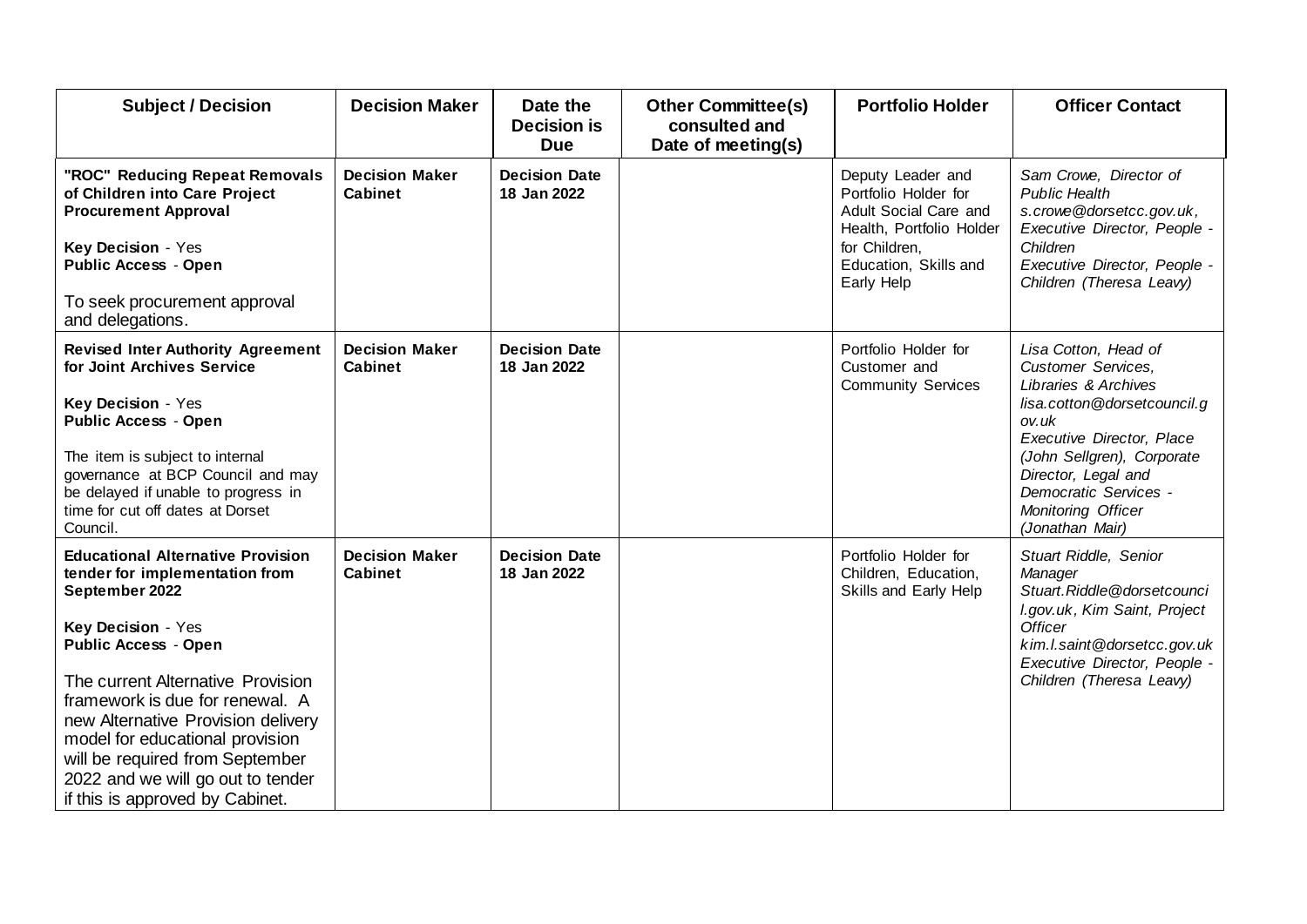| <b>Subject / Decision</b>                                                                                                                                                                                                                                                                                                                                                                                                                                                                         | <b>Decision Maker</b>                   | Date the<br><b>Decision is</b><br><b>Due</b> | <b>Other Committee(s)</b><br>consulted and<br>Date of meeting(s) | <b>Portfolio Holder</b>                                                                                                       | <b>Officer Contact</b>                                                                                                                                                                |  |  |
|---------------------------------------------------------------------------------------------------------------------------------------------------------------------------------------------------------------------------------------------------------------------------------------------------------------------------------------------------------------------------------------------------------------------------------------------------------------------------------------------------|-----------------------------------------|----------------------------------------------|------------------------------------------------------------------|-------------------------------------------------------------------------------------------------------------------------------|---------------------------------------------------------------------------------------------------------------------------------------------------------------------------------------|--|--|
| <b>March</b>                                                                                                                                                                                                                                                                                                                                                                                                                                                                                      |                                         |                                              |                                                                  |                                                                                                                               |                                                                                                                                                                                       |  |  |
| <b>Annual Self Evaluation of</b><br><b>Children's Services</b><br>Key Decision - Yes<br><b>Public Access - Open</b><br>To receive the annual self-<br>evaluation report.                                                                                                                                                                                                                                                                                                                          | <b>Decision Maker</b><br><b>Cabinet</b> | <b>Decision Date</b><br>1 Mar 2022           |                                                                  | Portfolio Holder for<br>Children, Education,<br>Skills and Early Help                                                         | Claire Shiels, Corporate<br>Director - Commissioning,<br>Quality & Partnerships<br>claire.shiels@dorsetcouncil.<br>gov.uk<br>Executive Director, People -<br>Children (Theresa Leavy) |  |  |
| Anti-social Behaviour Public Space<br><b>Protection Orders</b><br>Key Decision - Yes<br><b>Public Access - Open</b><br>A review of the existing Anti-social<br><b>Behaviour Public Spaces</b><br>Protection Orders for Weymouth &<br>Portland, Dorchester, Bridport,<br>West Bay and Lyme Regis as well<br>as consideration of supplementary<br>orders to tackle antisocial<br>behaviour is additional areas as<br>identified by the Community<br>Safety Team in consultation with<br>the Police. | <b>Decision Maker</b><br><b>Cabinet</b> | <b>Decision Date</b><br>1 Mar 2022           | Resources<br>Place<br>and<br>Overview Committee<br>10 Feb 2022   | Portfolio Holder for<br>Housing and<br>Community Safety,<br>Portfolio Holder for<br>Customer and<br><b>Community Services</b> | John Newcombe, Service<br>Manager, Licensing &<br>Community Safety<br>john.newcombe@dorsetcou<br>ncil.gov.uk<br>Executive Director, Place<br>(John Sellgren)                          |  |  |
| <b>Procurement Forward Plan Report</b><br>- over £500K (2022-23)<br>Key Decision - Yes<br><b>Public Access - Open</b>                                                                                                                                                                                                                                                                                                                                                                             | <b>Decision Maker</b><br><b>Cabinet</b> | <b>Decision Date</b><br>1 Mar 2022           |                                                                  | Portfolio Holder for<br>Finance, Commercial<br>and Capital Strategy                                                           | Dawn Adams, Service<br>Manager for Commercial<br>and Procurement<br>dawn.adams@dorsetcounci<br>l.gov.uk                                                                               |  |  |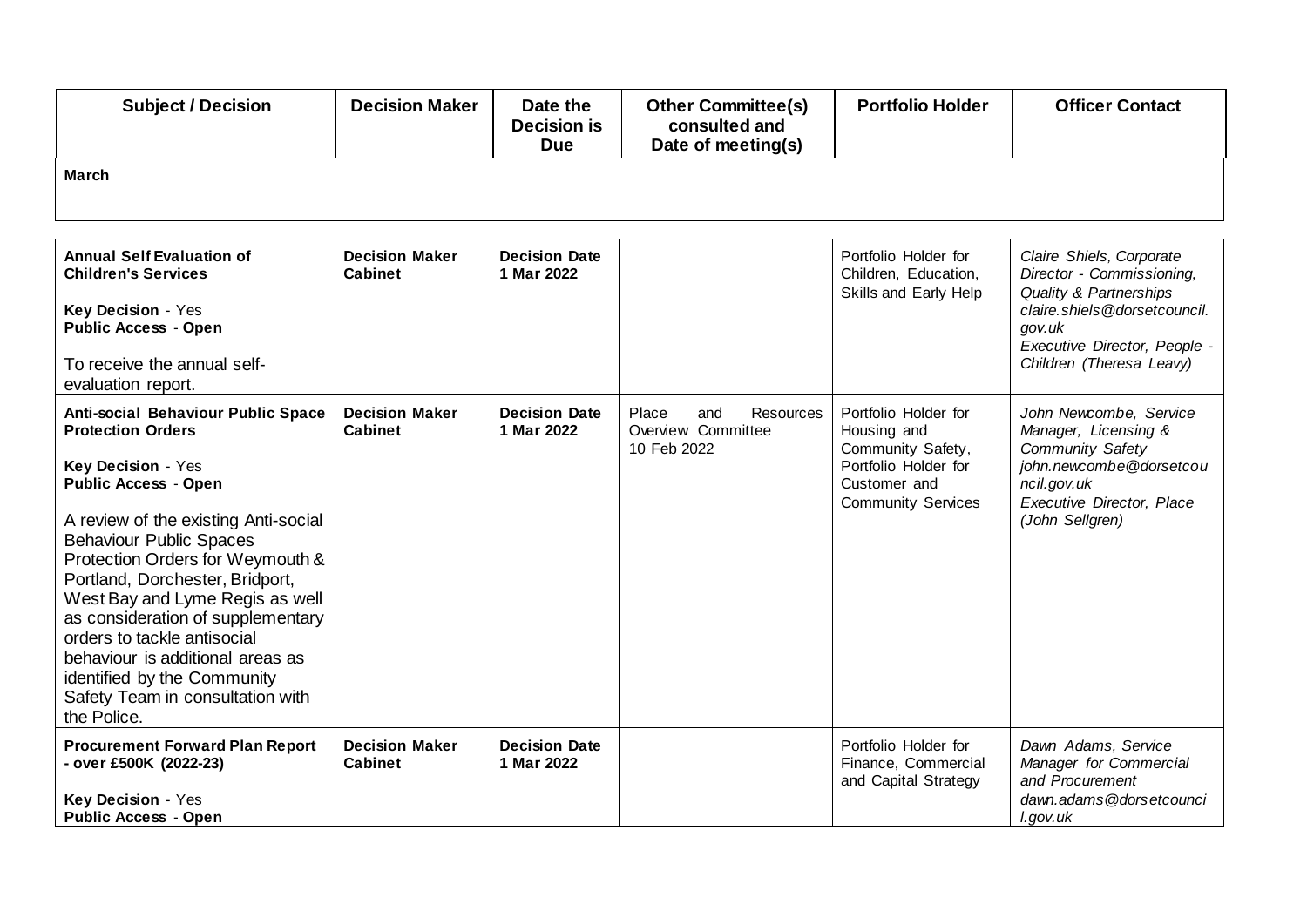| <b>Subject / Decision</b>                                                                                                                                                                                                                                                                  | <b>Decision Maker</b>                   | Date the<br><b>Decision is</b><br><b>Due</b> | <b>Other Committee(s)</b><br>consulted and<br>Date of meeting(s)      | <b>Portfolio Holder</b>                                           | <b>Officer Contact</b>                                                                                                                                 |
|--------------------------------------------------------------------------------------------------------------------------------------------------------------------------------------------------------------------------------------------------------------------------------------------|-----------------------------------------|----------------------------------------------|-----------------------------------------------------------------------|-------------------------------------------------------------------|--------------------------------------------------------------------------------------------------------------------------------------------------------|
| Cabinet is required to approve all<br>key decisions with financial<br>consequences of £500k or more.<br>This report provides a list of<br>anticipated procurement activity<br>for the period 2022-23.                                                                                      |                                         |                                              |                                                                       |                                                                   | Executive Director,<br>Corporate Development -<br>Section 151 Officer (Aidan<br>Dunn)                                                                  |
| <b>Charmouth Parish Neighbourhood</b><br>Plan 2021-2035<br>Key Decision - Yes<br><b>Public Access - Open</b><br>The report relates to the making<br>(adoption) of the Charmouth<br>Parish Neighbourhood Plan.                                                                              | <b>Decision Maker</b><br><b>Cabinet</b> | <b>Decision Date</b><br>1 Mar 2022           |                                                                       | Portfolio Holder for<br>Planning                                  | Ed Gerry, Prinicpal<br>Planning Policy Team<br>Leader<br>ed.gerry@dorsetcouncil.gov<br>.uk<br>Executive Director, Place<br>(John Sellgren)             |
| <b>Review of the Highways Asset</b><br><b>Management Plan</b><br>Key Decision - Yes<br><b>Public Access - Fully exempt</b><br>To review the Highways Asset<br>Management Plan                                                                                                              | <b>Decision Maker</b><br><b>Cabinet</b> | <b>Decision Date</b><br>1 Mar 2022           | Resources<br>Place<br>and<br>Overview Committee<br>10 Feb 2022        | Portfolio Holder for<br>Highways, Travel and<br>Environment       | Jack Wiltshire, Head of<br>Highways<br>jack.wiltshire@dorsetcounci<br>l.gov.uk<br><b>Executive Director, Place</b><br>(John Sellgren)                  |
| <b>QE Leisure Centre Future</b><br><b>Management</b><br>Key Decision - Yes<br><b>Public Access - Part exempt</b><br>Feedback on the recent consultation<br>of QE Leisure Centre and the<br>Council's consideration to its ongoing<br>role in the management<br>arrangements at the centre. | <b>Decision Maker</b><br><b>Cabinet</b> | <b>Decision Date</b><br>1 Mar 2022           | <b>Resources</b><br>Place<br>and<br>Overview Committee<br>10 Feb 2022 | Portfolio Holder for<br>Customer and<br><b>Community Services</b> | Paul Rutter, Service<br>Manager for Leisure<br><b>Services</b><br>paul.rutter@dorsetcouncil.g<br>ov.uk<br>Executive Director, Place<br>(John Sellgren) |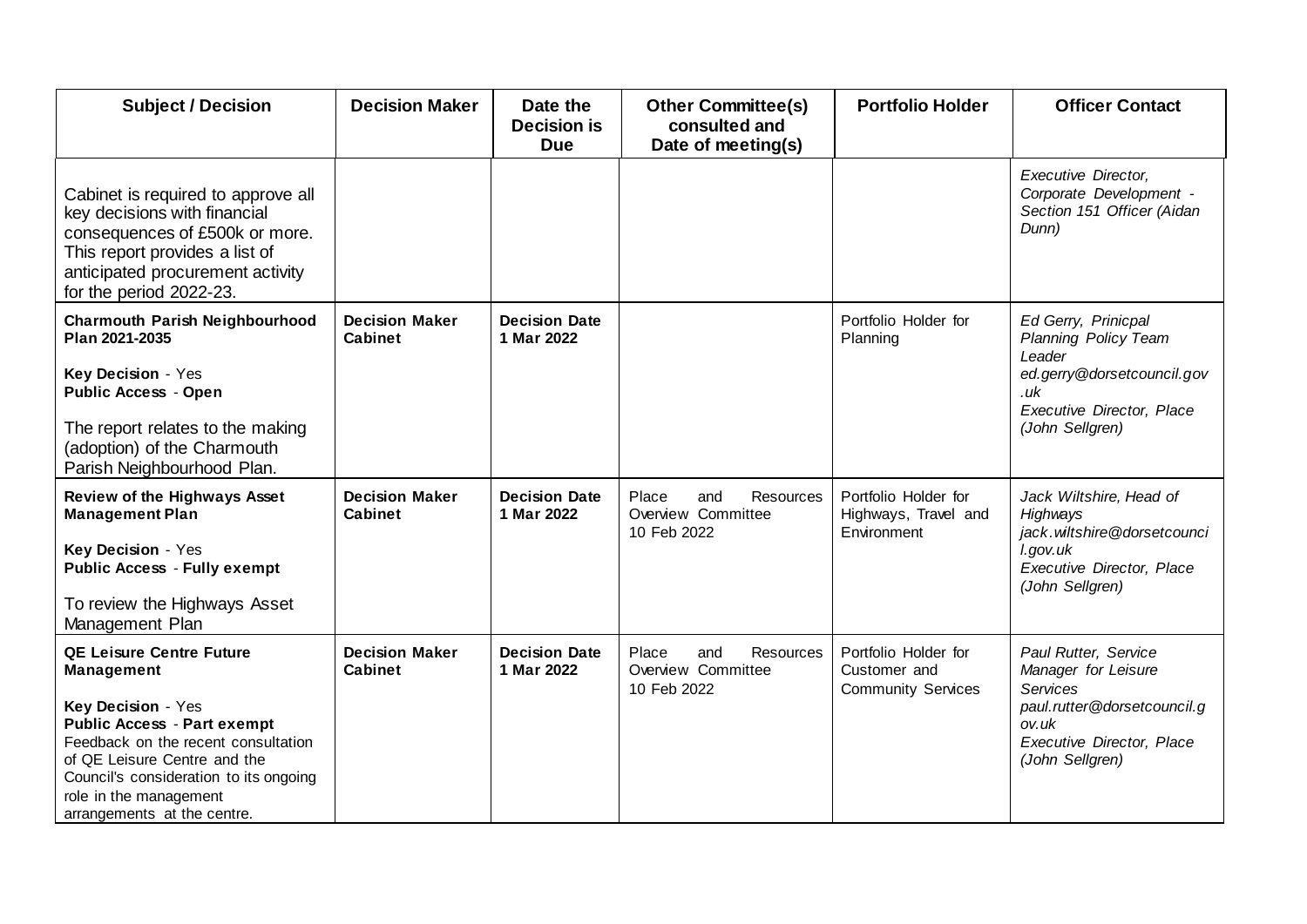| <b>Subject / Decision</b>                                                                                                                                                                                                                                     | <b>Decision Maker</b>                   | Date the<br><b>Decision is</b><br><b>Due</b> | <b>Other Committee(s)</b><br>consulted and<br>Date of meeting(s)      | <b>Portfolio Holder</b>                                                      | <b>Officer Contact</b>                                                                                                                                                    |
|---------------------------------------------------------------------------------------------------------------------------------------------------------------------------------------------------------------------------------------------------------------|-----------------------------------------|----------------------------------------------|-----------------------------------------------------------------------|------------------------------------------------------------------------------|---------------------------------------------------------------------------------------------------------------------------------------------------------------------------|
| <b>Adult Social Care - Future Services</b><br>Key Decision - Yes<br><b>Public Access - Fully exempt</b><br>To seek a decision on the<br>provision of future services for<br><b>Adult Social Care.</b>                                                         | <b>Decision Maker</b><br><b>Cabinet</b> | <b>Decision Date</b><br>1 Mar 2022           |                                                                       | Deputy Leader and<br>Portfolio Holder for<br>Adult Social Care and<br>Health | Lesley Hutchinson,<br>Corporate Director for<br><b>Adults Commissioning</b><br>Lesley.Hutchinson@dorsetc<br>c.gov.uk<br>Executive Director, People -<br>Adults            |
| <b>April</b>                                                                                                                                                                                                                                                  |                                         |                                              |                                                                       |                                                                              |                                                                                                                                                                           |
| <b>Quarter 4 Council Plan Monitoring</b><br>Report<br>Key Decision - No<br><b>Public Access - Open</b><br>A quarterly report on the<br>delivery of the council's plan                                                                                         | <b>Decision Maker</b><br><b>Cabinet</b> | <b>Decision Date</b><br>5 Apr 2022           |                                                                       | Portfolio Holder for<br>Corporate<br>Development and<br>Transformation       | Bridget Downton, Head of<br><b>Chief Executive's Office</b><br>bridget.downton@dorsetcou<br>ncil.gov.uk<br>Chief Executive (Matt<br>Prosser)                              |
| May                                                                                                                                                                                                                                                           |                                         |                                              |                                                                       |                                                                              |                                                                                                                                                                           |
| <b>Dorset Council Air Quality Action</b><br>Plan<br>Key Decision - Yes<br><b>Public Access - Open</b><br>A report summarising the findings<br>from the Air Quality Action Plan<br>Consultation together with an<br>attached draft Air Quality Action<br>Plan. | <b>Decision Maker</b><br><b>Cabinet</b> | <b>Decision Date</b><br>17 May 2022          | <b>Resources</b><br>Place<br>and<br>Overview Committee<br>21 Apr 2022 | Portfolio Holder for<br>Customer and<br><b>Community Services</b>            | Janet Moore, Environmental<br>Health Team Leader and<br>Health Projects Manager<br>Janet. Moore @dorsetcouncil<br>.gov.uk<br>Executive Director, Place<br>(John Sellgren) |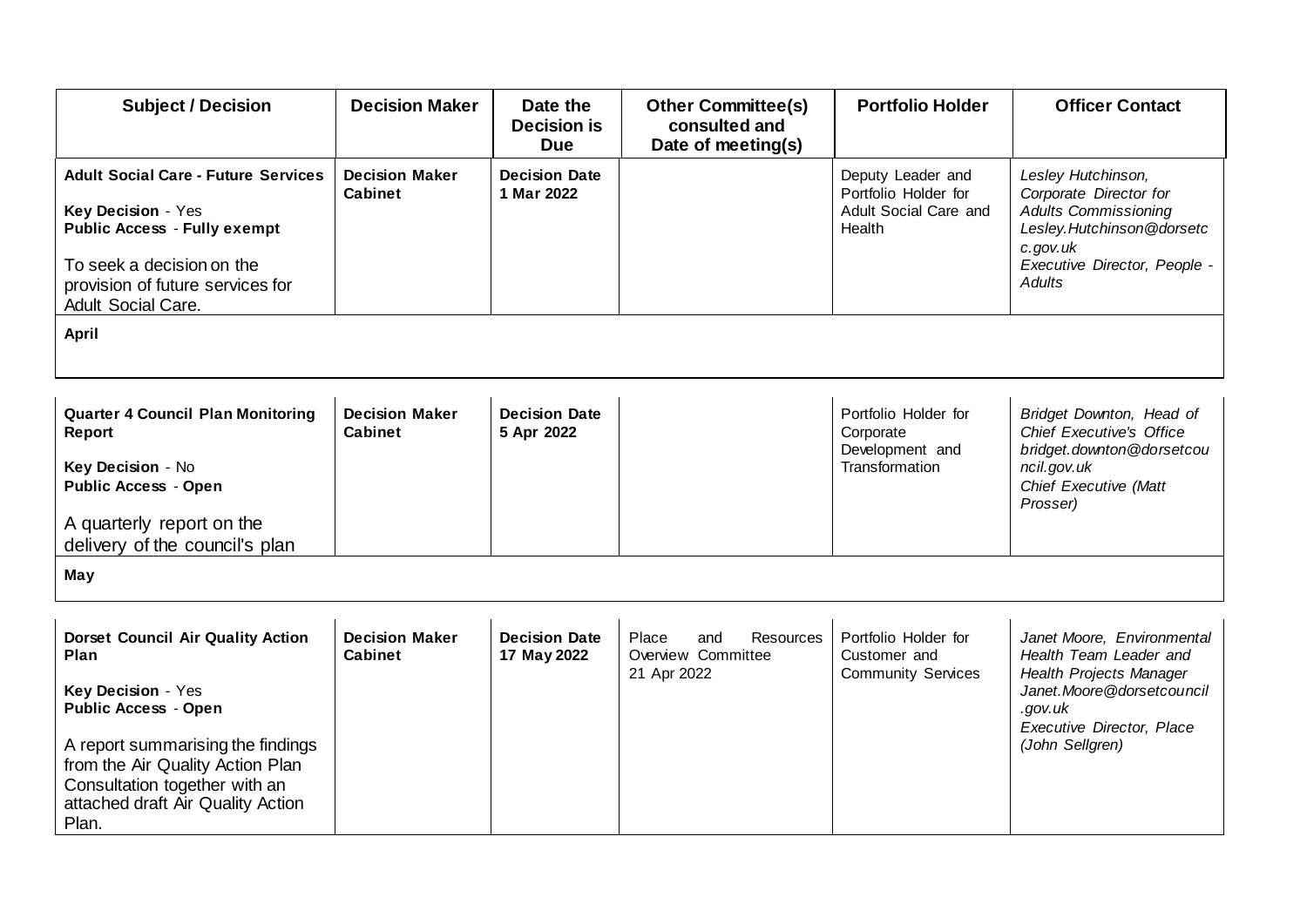| <b>Subject / Decision</b>                                                                                                                                  | <b>Decision Maker</b>                   | Date the<br><b>Decision is</b><br><b>Due</b> | <b>Other Committee(s)</b><br>consulted and<br>Date of meeting(s) | <b>Portfolio Holder</b>                                             | <b>Officer Contact</b>                                                                          |
|------------------------------------------------------------------------------------------------------------------------------------------------------------|-----------------------------------------|----------------------------------------------|------------------------------------------------------------------|---------------------------------------------------------------------|-------------------------------------------------------------------------------------------------|
| June                                                                                                                                                       |                                         |                                              |                                                                  |                                                                     |                                                                                                 |
|                                                                                                                                                            |                                         |                                              |                                                                  |                                                                     |                                                                                                 |
| Finance report - outturn 2021/2022<br>Key Decision - Yes<br><b>Public Access - Open</b>                                                                    | <b>Decision Maker</b><br><b>Cabinet</b> | <b>Decision Date</b>                         |                                                                  | Portfolio Holder for<br>Finance, Commercial<br>and Capital Strategy | Jim McManus, Corporate<br>Director - Finance and<br>Commercial<br>J.McManus@dorsetcc.gov.<br>иk |
| To consider the Council's<br>performance against its revenue<br>budget in 2021/22 and the impact<br>this has upon reserves, including<br>the general fund. |                                         |                                              |                                                                  |                                                                     | Executive Director,<br>Corporate Development -<br>Section 151 Officer (Aidan<br>Dunn)           |